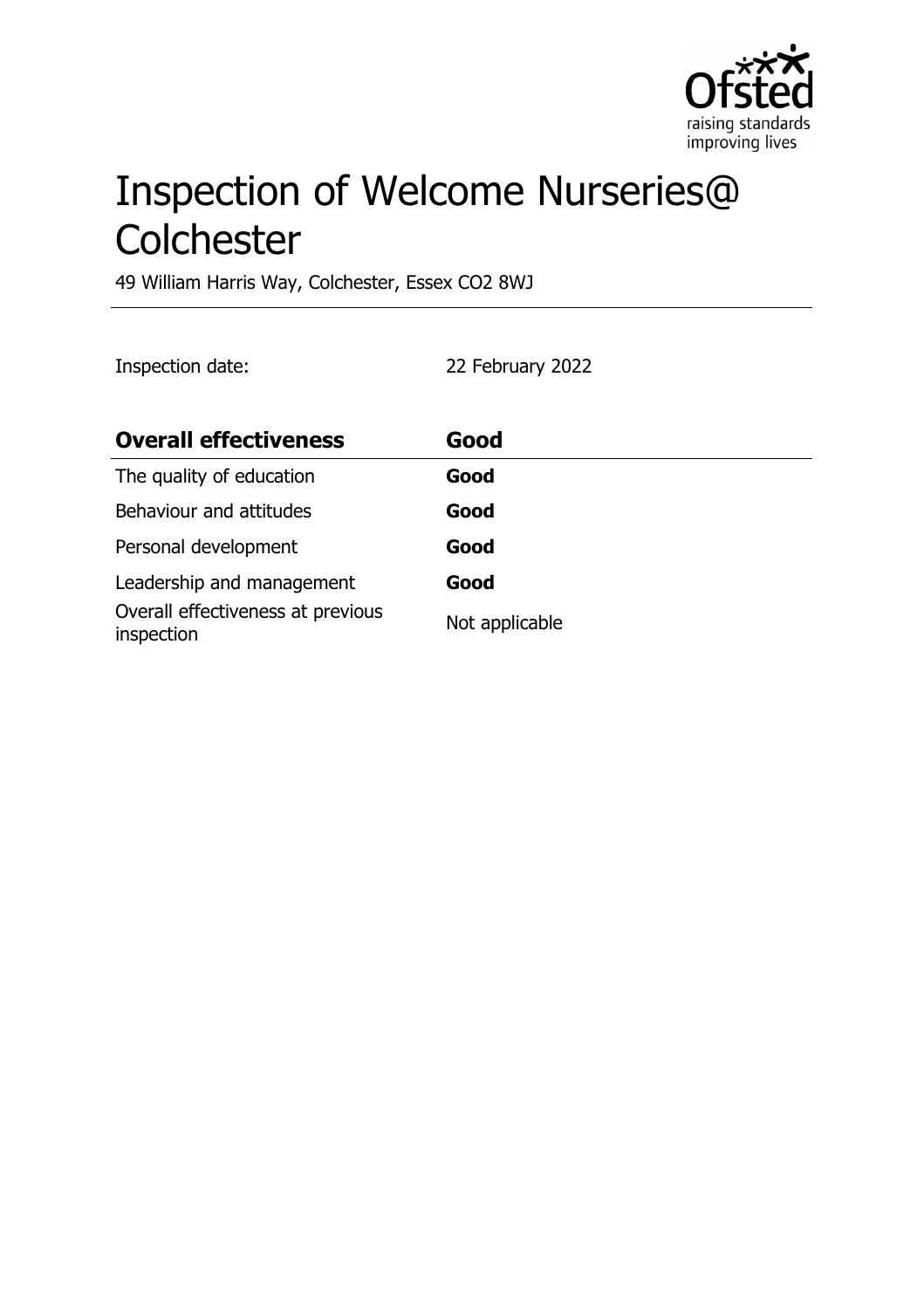

# **What is it like to attend this early years setting?**

#### **The provision is good**

Children part from their parents and carers with ease. They are greeted with a smile and kind, caring words by the manager, who takes them to their nursery room. Children quickly settle and become actively engaged in their chosen play. They chat confidently with staff and tell them what they have been doing at home and on their way to nursery. Children are keen and active learners. They enjoy exploring the exciting resources available. Their ideas are listened to by staff, who help them to facilitate and develop their interests.

Children are very well behaved. They understand the nursery routines. For example, they need little prompting to wash their hands before sitting down to eat. Children enjoy listening to and joining in with stories. They make good use of the well-considered resources to extend their engagement with books. For example, they are provided with dried oats to play with, which links to the book 'Goldilocks and the Three Bears'. They pretend to make bowls of porridge for the various bears in the library room. Children form close relationships with their key persons and the other staff in their rooms. They are effectively supported when they reach the age or stage of development to move to the next room.

### **What does the early years setting do well and what does it need to do better?**

- During the COVID-19 lockdowns, managers and staff kept in regular contact with families and children who could not attend. They provided ideas for activities that parents could do at home, as well as regular telephone calls to parents to offer support. On return to nursery, staff reassessed the children's needs in order to identify any areas of specific focus for their planning.
- $\blacksquare$  Parents speak very highly of the nursery and say that their children really enjoy attending. They talk about the good methods of communication they have with their child's key person. Staff provide parents with a thorough handover at the end of each day and share information about how their child has been and what they have been doing.
- $\blacksquare$  Children with special educational needs and/or disabilities (SEND) are effectively supported. One-to-one support is provided for those children who require it. Parents and carers of children with SEND say that they feel very well supported and that the nursery manager helps them to seek additional funding and professional input from agencies outside of the nursery.
- $\blacksquare$  There is a strong and secure management structure in place. The senior management team supports the manager and staff well. They often visit to monitor if procedures are being followed and to provide additional training. Managers comment that they are 'empowered' by the senior management team to make their nursery the best it can be. Staff are given incentives to continuously improve their practice, for example, through awards. This has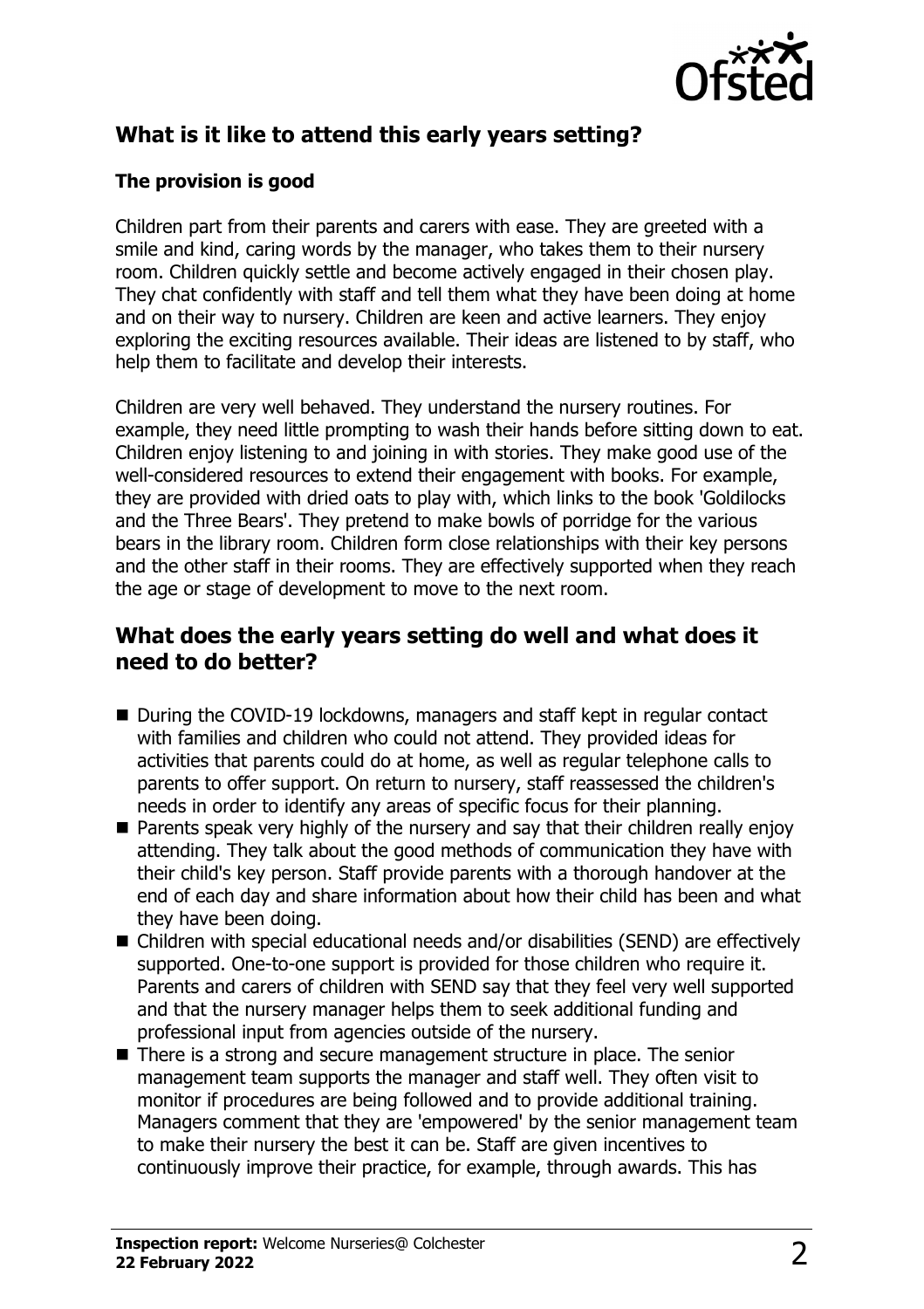

helped to build a strong and consistent staff team, who are dedicated to their job.

- $\blacksquare$  Children giggle excitedly as they build platforms and houses from wooden blocks for their toy animals. Staff extend their learning through clear questioning, such as asking 'is it on top or underneath?'. Children have fun making 'mud' from flour, water and cocoa powder. They find the toy animals that they think will enjoy splashing through their mud. Children print the animals' muddy footprints on to paper to compare the sizes and shapes.
- $\blacksquare$  Staff are very knowledgeable about the individual children's interests and learning needs. They plan a good range of activities to help children to reach their full potential through experiences that they are interested in. For example, staff recognise that some children enjoy playing with the water from the taps in the room, so they frequently provide water play.
- $\blacksquare$  Children are provided with a wide selection of learning experiences within the nursery. However, they currently have fewer opportunities to extend their knowledge of the wider community. The manager is hoping to reintroduce walks and outings in the local area now that the restrictions around the COVID-19 pandemic have been reduced.
- $\blacksquare$  Staff are encouraged to make use of the range of training available to them. The senior management team continuously reviews the staff's training needs. The quality of teaching is generally good. However, it is not yet consistently high.

### **Safeguarding**

The arrangements for safeguarding are effective.

Managers and staff demonstrate a robust knowledge of their responsibilities to safeguard and protect children. They regularly update their safeguarding knowledge, for example, through training and in-house quizzes. Staff know the signs and symptoms that might alert them to a child being mistreated, including those surrounding radicalisation and female genital mutilation. Clear procedures are in place and staff know how to report any concerns through the nursery management structure and the appropriate outside agencies. Managers follow safer recruitment arrangements when employing new staff.

### **What does the setting need to do to improve?**

#### **To further improve the quality of the early years provision, the provider should:**

- $\blacksquare$  develop further opportunities for staff to raise their professional development to a higher level
- $\blacksquare$  enhance the range of experiences that help children to gain a better understanding of the wider community.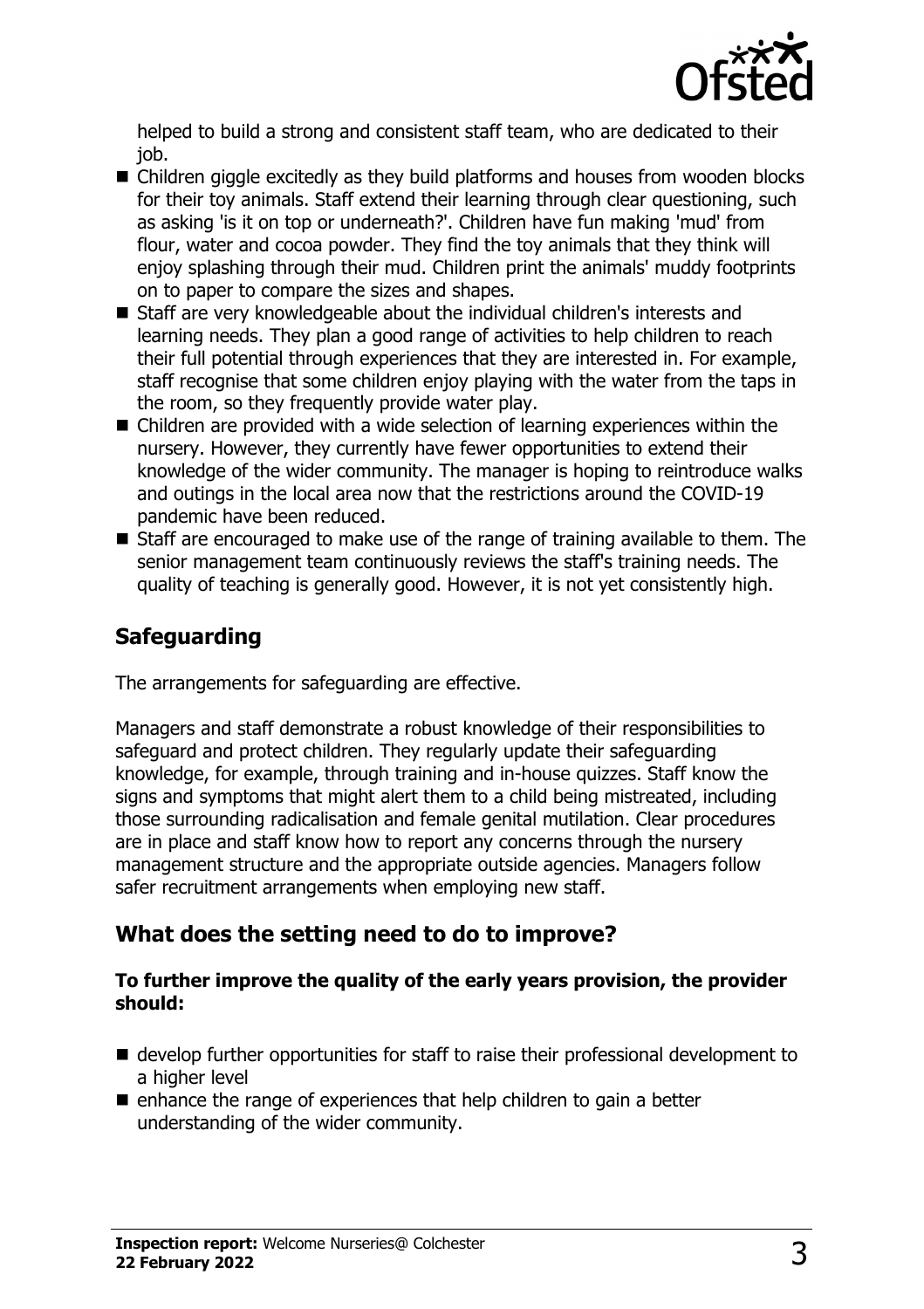

| <b>Setting details</b>                         |                                                        |
|------------------------------------------------|--------------------------------------------------------|
| Unique reference number                        | 2576358                                                |
| <b>Local authority</b>                         | <b>Essex</b>                                           |
| <b>Inspection number</b>                       | 10226394                                               |
| <b>Type of provision</b>                       | Childcare on non-domestic premises                     |
| <b>Registers</b>                               | Early Years Register, Compulsory Childcare<br>Register |
| Day care type                                  | Full day care                                          |
| Age range of children at time of<br>inspection | $0$ to $7$                                             |
| <b>Total number of places</b>                  | 92                                                     |
| Number of children on roll                     | 96                                                     |
| Name of registered person                      | <b>Welcome Nurseries Ltd</b>                           |
| Registered person unique<br>reference number   | 2576357                                                |
| <b>Telephone number</b>                        | 01206 574402                                           |
| Date of previous inspection                    | Not applicable                                         |

### **Information about this early years setting**

Welcome Nurseries @ Colchester registered in 2020. The nursery employs 22 members of childcare staff. Of these, two staff hold an early years degree at level 6, 13 staff hold a qualification at level 3, and one member of staff holds a qualification at level 2. The nursery also employs a chef and a cleaner. It opens from Monday to Friday for 51 weeks of the year. Opening times are from 7am until 7pm. The nursery provides funded early education for two-, three- and four-yearold children.

## **Information about this inspection**

**Inspector** Lynn Hughes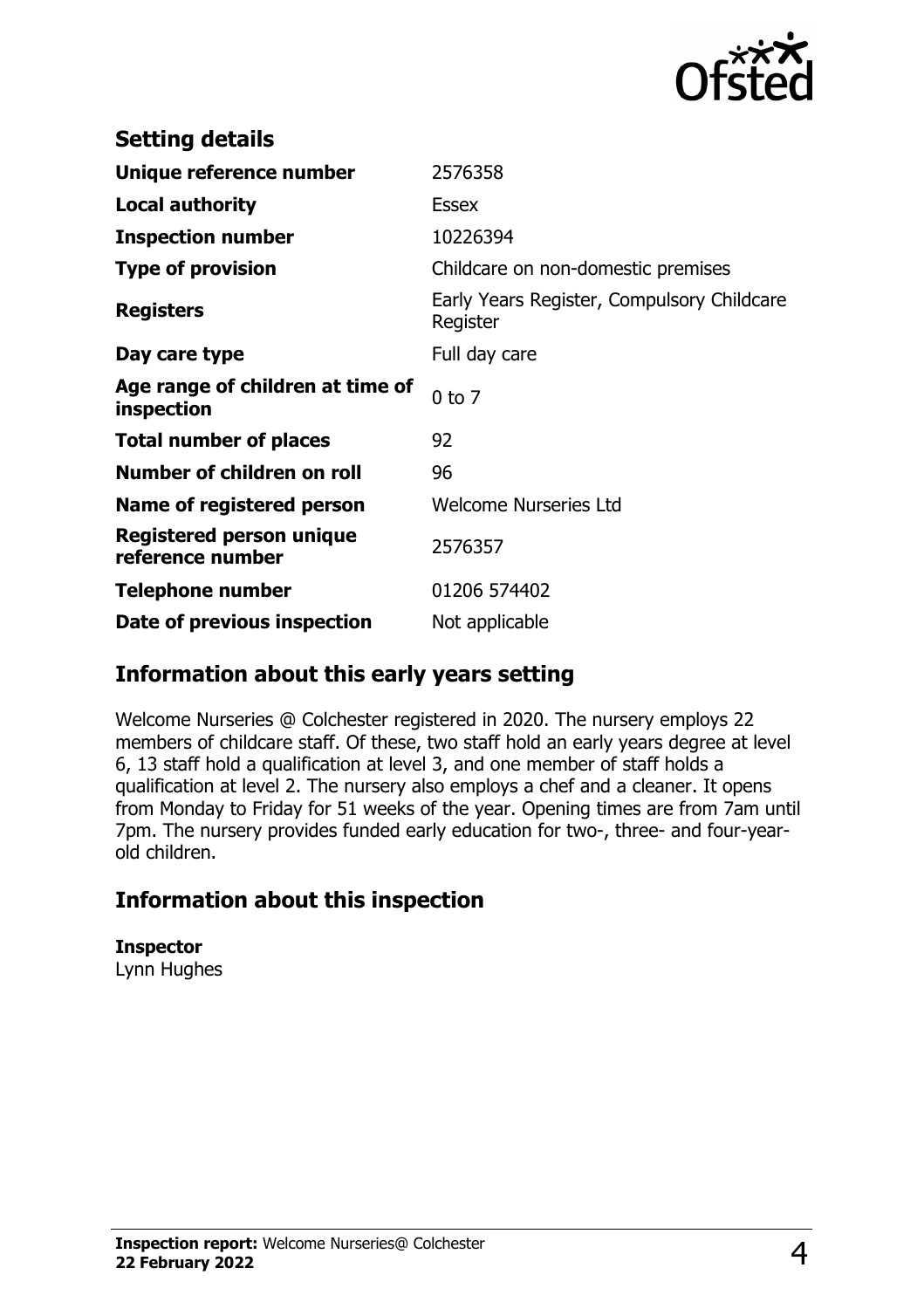

#### **Inspection activities**

- $\blacksquare$  This was the first routine inspection the provider received since the COVID-19 pandemic began. The inspector discussed the impact of the pandemic with the provider and has taken that into account in their evaluation of the provider.
- $\blacksquare$  The inspector viewed all areas of the provision and discussed the safety and suitability of the premises.
- $\blacksquare$  The manager and the inspector completed a learning walk together and discussed the nursery curriculum and what it is that they want the children to learn.
- $\blacksquare$  Children spoke to the inspector about what they enjoy doing while at the nursery.
- $\blacksquare$  The inspector observed the quality of education being provided indoors and outdoors, and assessed the impact that this had on children's learning.
- $\blacksquare$  The manager and the inspector carried out a joint observation together.
- $\blacksquare$  Parents shared their views of the setting with the inspector.
- The manager showed the inspector a selection of relevant documentation.

We carried out this inspection under sections 49 and 50 of the Childcare Act 2006 on the quality and standards of provision that is registered on the Early Years Register. The registered person must ensure that this provision complies with the statutory framework for children's learning, development and care, known as the early years foundation stage.

If you are not happy with the inspection or the report, you can [complain to Ofsted](http://www.gov.uk/complain-ofsted-report).